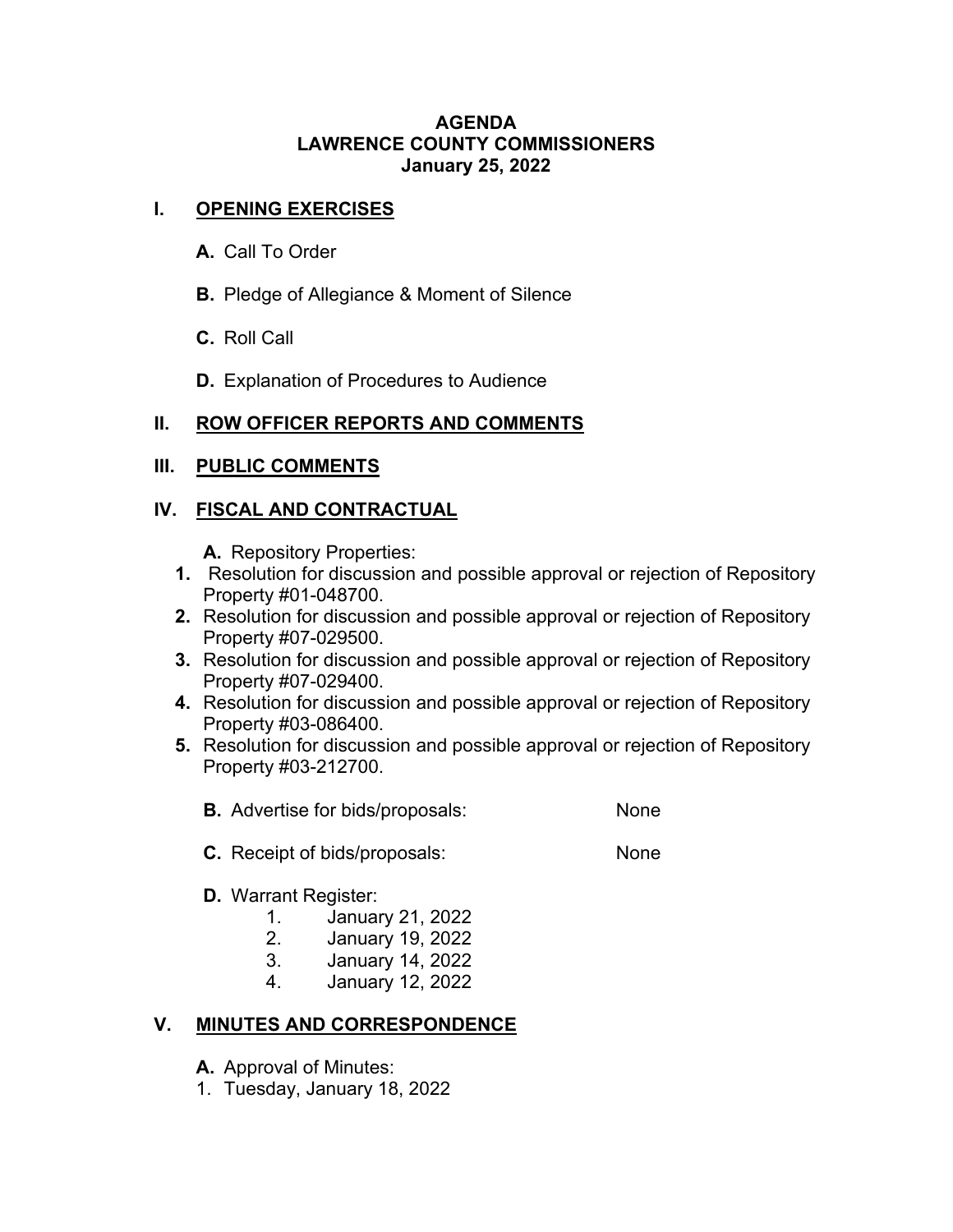**B.** Presentation of Written Communications: None

## **VI. REPORTS**

- A. Staff Reports None
- **B.** Commissioner Reports and Comments **MLD**

### **VII. NEW BUSINESS**

**A.** New Resolutions:

### 1. *Commissioners*

Resolution for discussion and possible approval to establish an AMERICA250PA County Commission.

### 2. *Commissioners*

Resolution for discussion and possible approval to extend completion date Part I-Preliminary Design for Wallace Road Bridge.

### 3. *Assessor*

Resolution for discussion and possible approval for the compromise settlement for parcel id #01-041700.

### 4. *Planning*

Resolution for discussion and possible approval to convey and transfer property ID#01-111000 to the Redevelopment Authority Lawrence County.

### 5. *Planning*

Resolution for discussion and possible approval to enter into a contract with Piatt's Landscaping, LLC for the annual maintenance of all county owned boat launches.

### 6. *Planning*

Resolution for discussion and possible approval to enter into a contract with Piatt's Landscaping, LLC for the annual maintenance of Stavich Bike Trail.

### 7. *Planning*

Resolution for discussion and possible approval to enter into a contract with Piatt's Landscaping, LLC for the annual maintenance of West Park Nature Center.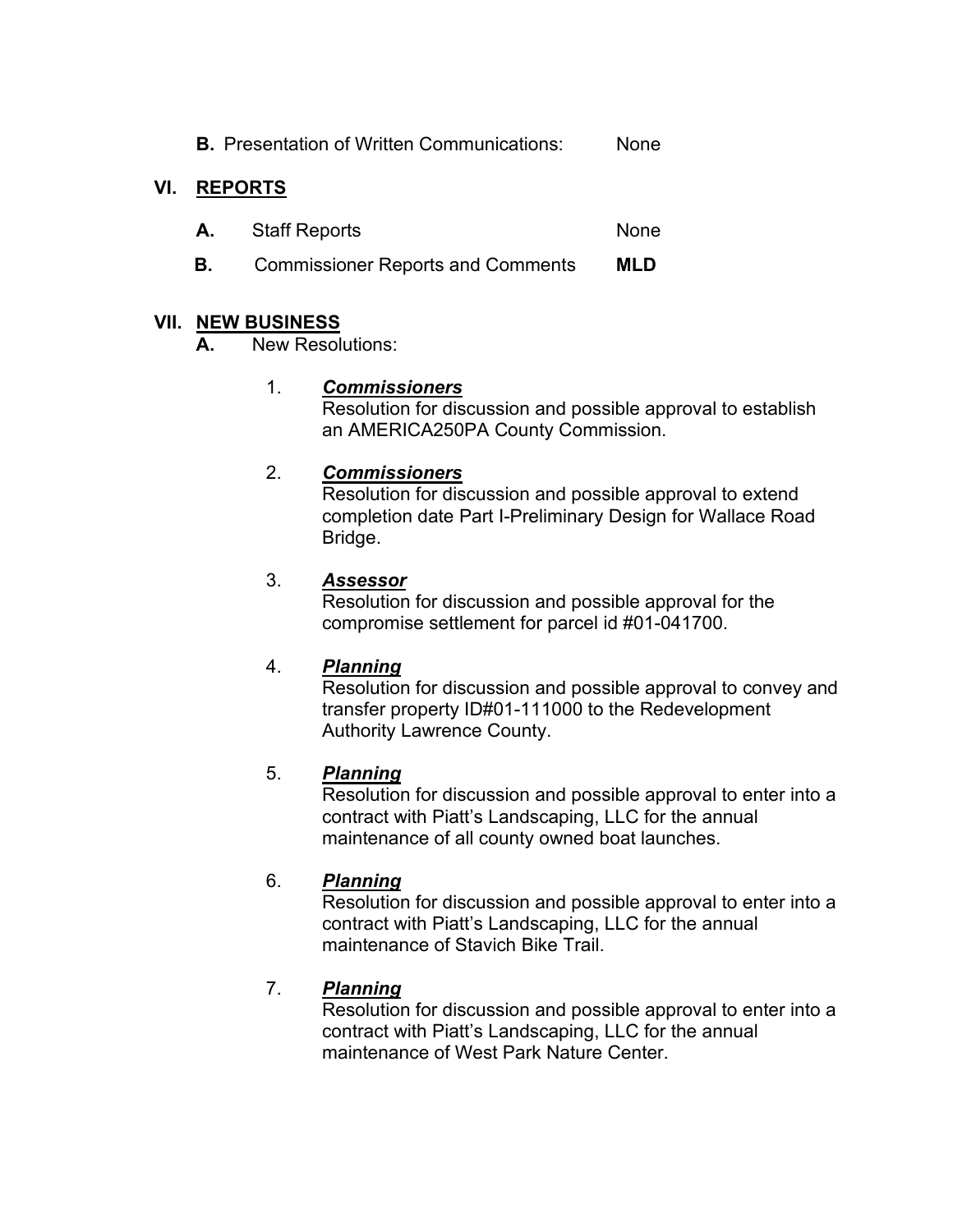### 8. *Planning*

Resolution for discussion and possible approval to enter into a contract with Piatt's Landscaping, LLC for the annual maintenance of Quaker Falls Recreation Park.

### 9. *Boards*

Resolution for discussion and possible approval to appoint Adam Neff to the Workforce Investment Board (Nesh. Twp.)

### 10. *CYS*

Resolution for discussion and possible approval to enter into a contract with David Gloss.

### 11. *MH/DS*

Resolution for discussion and possible approval to enter into a contract with Global Wordsmiths.

### 12. *MH/DS*

Resolution for discussion and possible approval to enter into a contract with George Mike Yute.

### 13. *Budget Amendment (District Attorney)*

Resolution for discussion and possible approval to amend the FY 2022 Budget.

#### 14. *Transfers (Administrative)*

- **a.** Public Safety from WestCORE Upgrade to Various Public Safety Accounts totaling \$41,136.79.
- **b.** DJ Russo from Land and Building Rental to Gas for \$340.00
- **c.** DJ Russo from Land and Building Rental to Electric for \$640.00
- **d.** DJ Russo from Land and Building Rental to Water/Sewage for \$540.00
- **B.** Resolutions on the table: None
- **C.** Resolutions to be taken off the table: None
- **D.** New Resolutions: None
- **E.** Motion to amend the agenda: